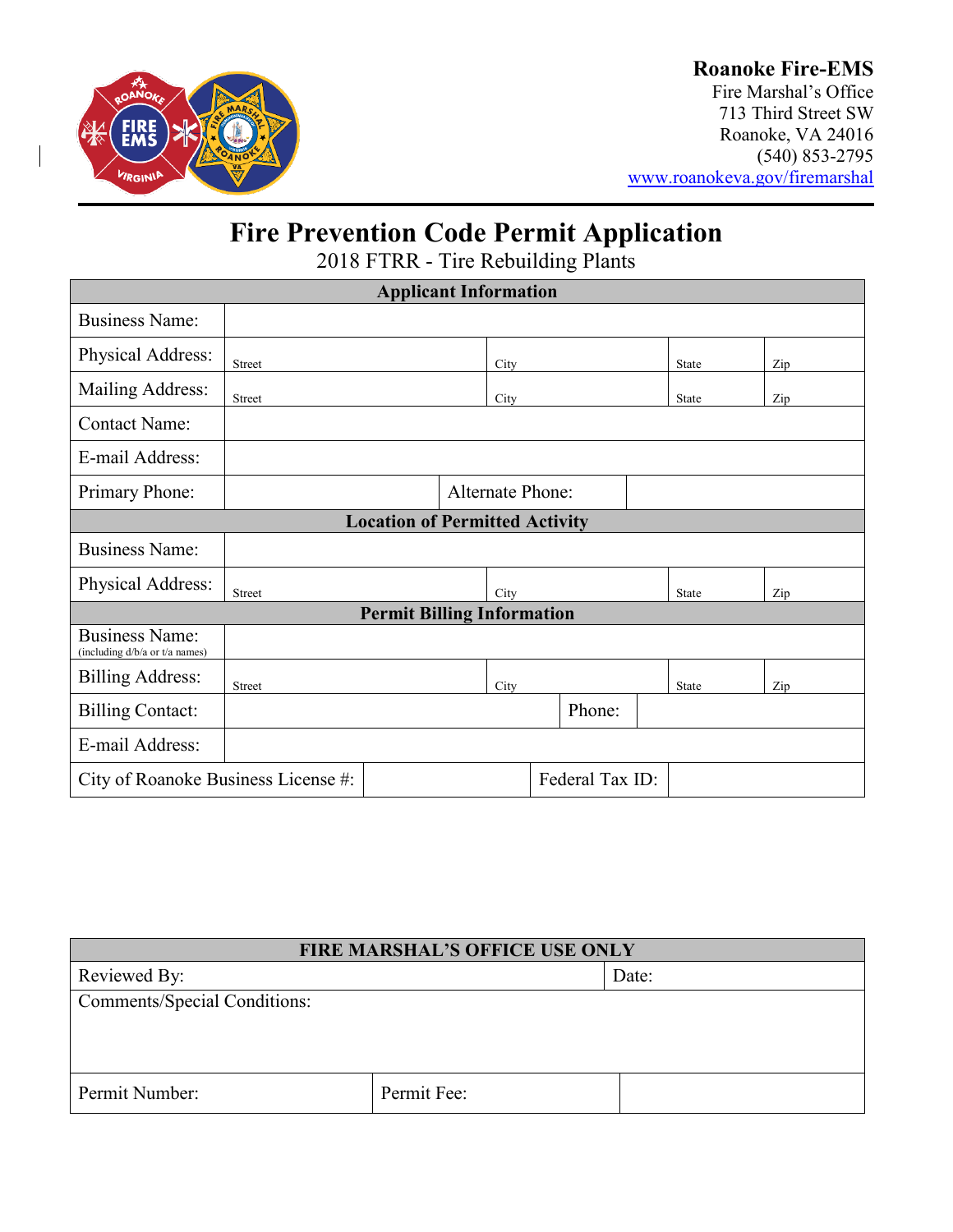| Review of this permit application requires all of the following to be included:                                                                                                                                                                                                                                             |
|-----------------------------------------------------------------------------------------------------------------------------------------------------------------------------------------------------------------------------------------------------------------------------------------------------------------------------|
| Completed Fire Prevention Code Permit Application                                                                                                                                                                                                                                                                           |
| Site Plan/Floor Plan Showing:                                                                                                                                                                                                                                                                                               |
| 1. Distances from Lot Lines<br>Distances from other Buildings<br>2.<br>Pile and pile dimensions<br>3.<br>4. Location of ALL Fire Extinguishers<br>5. Location of any Exits and/or building openings<br>Indicate whether or not the building is equipped with a fire sprinkler system<br>6.<br>7. Fire vehicle access routes |
| <b>Emergency Contact Information</b>                                                                                                                                                                                                                                                                                        |
| Safety Plan                                                                                                                                                                                                                                                                                                                 |
|                                                                                                                                                                                                                                                                                                                             |
| <b>Circumstances of Application/Description of Work</b>                                                                                                                                                                                                                                                                     |
|                                                                                                                                                                                                                                                                                                                             |
|                                                                                                                                                                                                                                                                                                                             |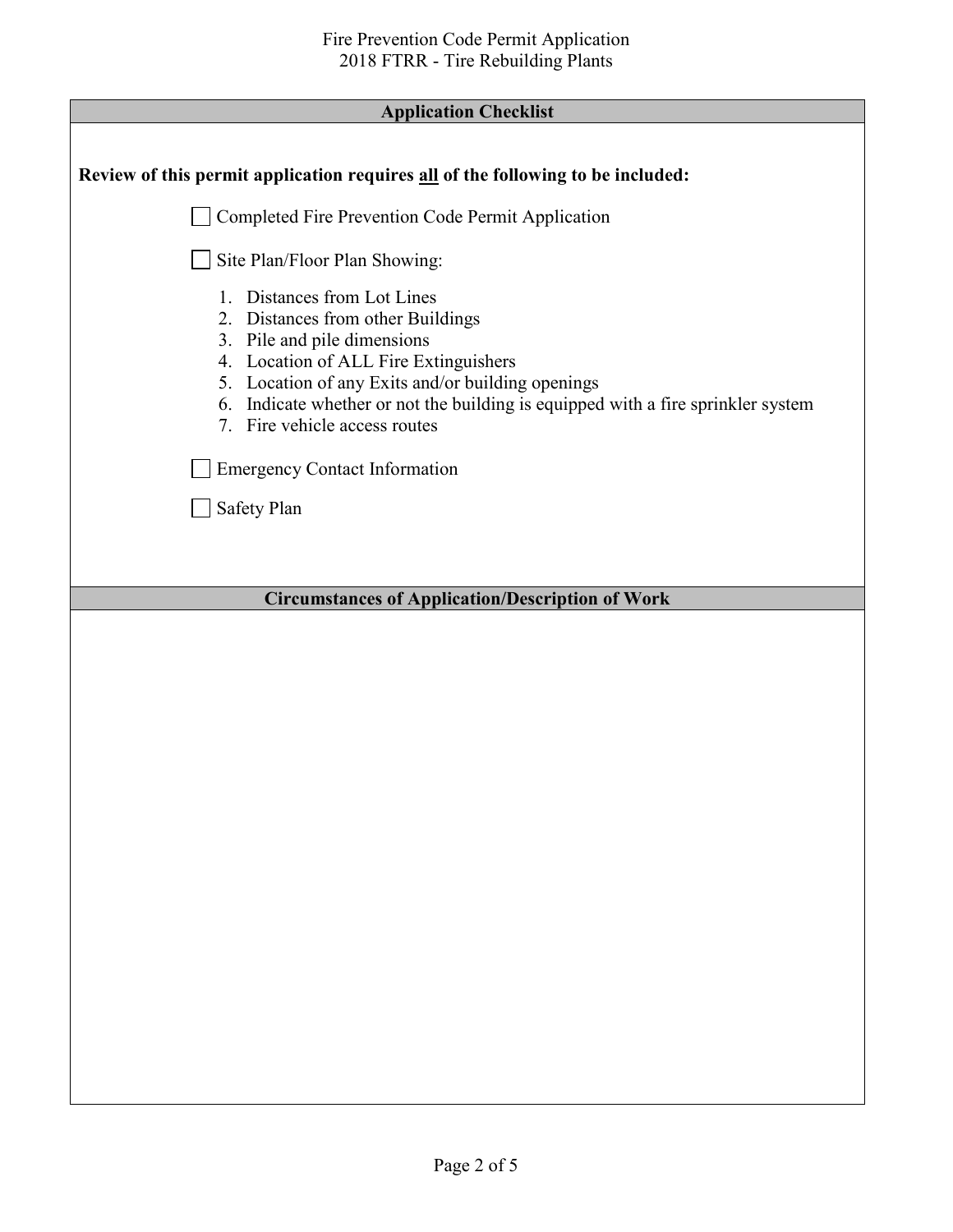### **Permit General Conditions and Acknowledgements**

The Applicant is required to review the following provisions of the Statewide Fire Prevention Code and its referenced standards. After reviewing each provision, the Applicant must initial each item to acknowledge their review and agreement to comply with the requirement. If the requirement is not applicable to the application, the Applicant is to write N/A in place of their initials.

- Open burning is prohibited in tire storage yards.
- Cutting, welding or heating devices shall not be operated in tire storage yards.
- Smoking is prohibited in tire storage yards, except in designated areas.
- New and existing tire storage yards shall be provided with fire apparatus access roads in accordance with Sections 503 and 3406.2.
- Tire storage piles shall not be located beneath electrical power lines having a voltage in excess of 750 volts or that supply power to fire emergency systems.
- The owner or individual in charge of the tire storage yard shall be required to prepare and submit to the fire code official a fire safety plan for review and approval. The fire safety plan shall include provisions for fire department vehicle access. At least one copy of the fire safety plan shall be prominently posted and maintained at the storage yard.
- The telephone number of the fire department and location of the nearest phone shall be posted conspicuously in attended locations.
- Tire storage shall be restricted to individual piles not exceeding 5,000 square feet of continuous area. Piles shall not exceed 50,000 cubic feet in volume or 10 feet in height.
- Individual tire storage piles shall be separated from other piles by clear space of not less than 40 feet.
- Tire storage piles shall be separated by a clear space not less than 40 feet from piles of other stored products.
- Tire storage piles shall be located not less than 50 feet from lot lines and buildings.
- Buildings and structures shall be provided with portable fire extinguishers in accordance with Section 906. Fuel-fired vehicles operating in the storage yard shall be equipped with a minimum 2-A:20-B:C-rated portable extinguisher.
- Where tires are stored on-tread, the dimensions of the pile in the direction of the wheel hole shall not be more than 50 feet. Tires stored adjacent to or along one wall shall not extend more than 25 feet from that wall. Other piles shall not be more than 50 feet in width.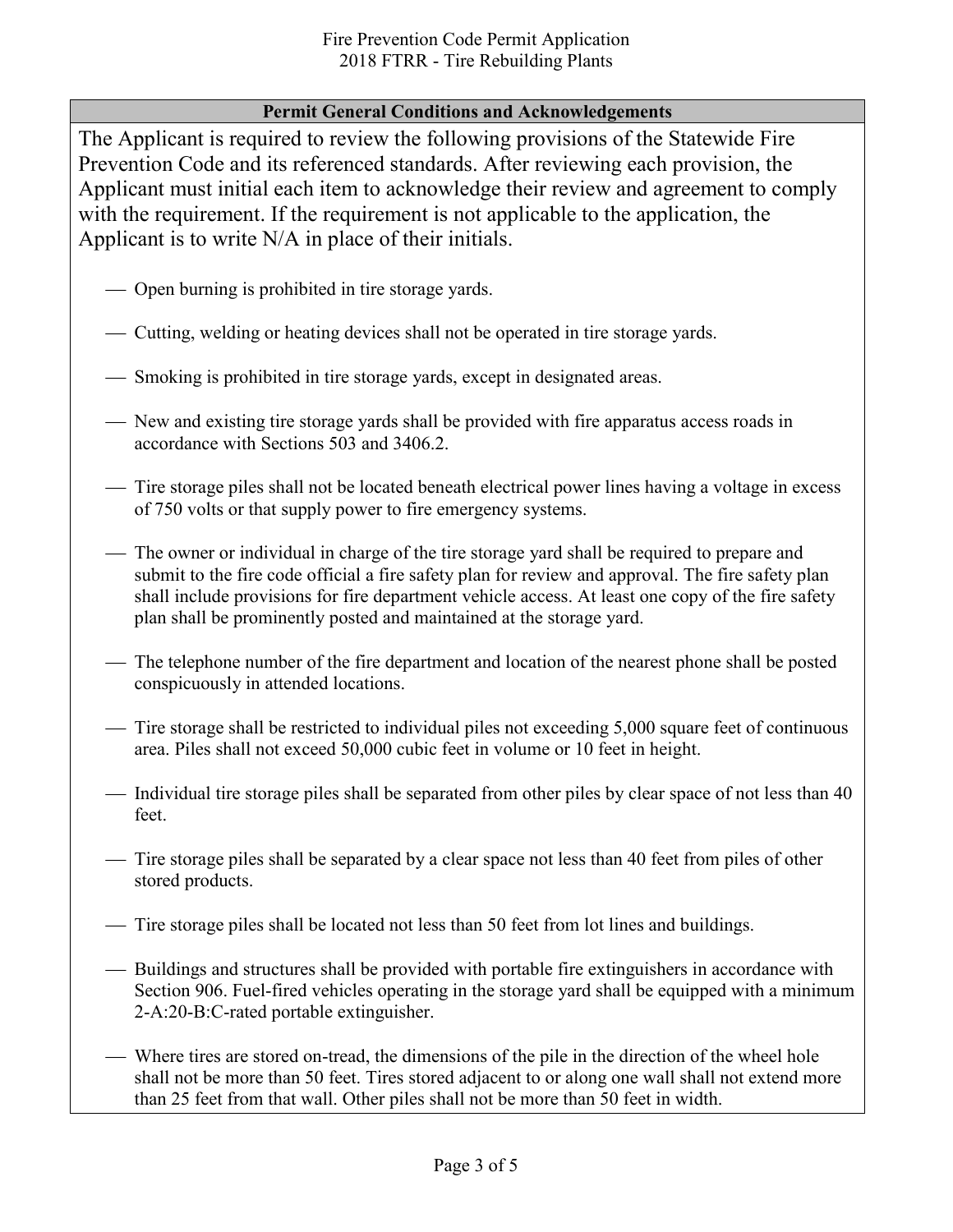#### Fire Prevention Code Permit Application 2018 FTRR - Tire Rebuilding Plants

#### **Permit Certification**

By my signature below, I hereby certify that I have read and examined this application and that all of the information contained therein is true and correct. Furthermore, I certify that the proposed operations will fully comply with the requirements contained in The Virginia Statewide Fire Prevention Code and any other related laws and /or Codes. I agree to indemnify, save harmless, and defend the City of Roanoke, its agents and employees, from all claims, damages, costs, expenses, and charges, including attorney's fees, which arise out of or by reason of these operations.

I acknowledge that if a permit is issued based on this application, it shall only be valid with in the building, facility, and/or location listed on this application for the specific date(s) and time(s) for which it is issued.

I acknowledge that approval of this application does not constitute permit issuance. Permit issuance does not occur until the completion of an on-site inspection by the Roanoke Fire Marshal's Office.

I acknowledge and understand that any violations of the Virginia Statewide Fire Prevention Code and/or the requirements of this permit may result in immediate permit suspension or revocation.

I agree to indemnify, save harmless, and defend the City of Roanoke, Virginia and its agents and employees from all claims, damages, costs, expenses, and charges, including attorney's fees, which arise out of or by reason of the activities associated with this permit.

| Name:             |       |  |
|-------------------|-------|--|
| <b>Signature:</b> | Date: |  |